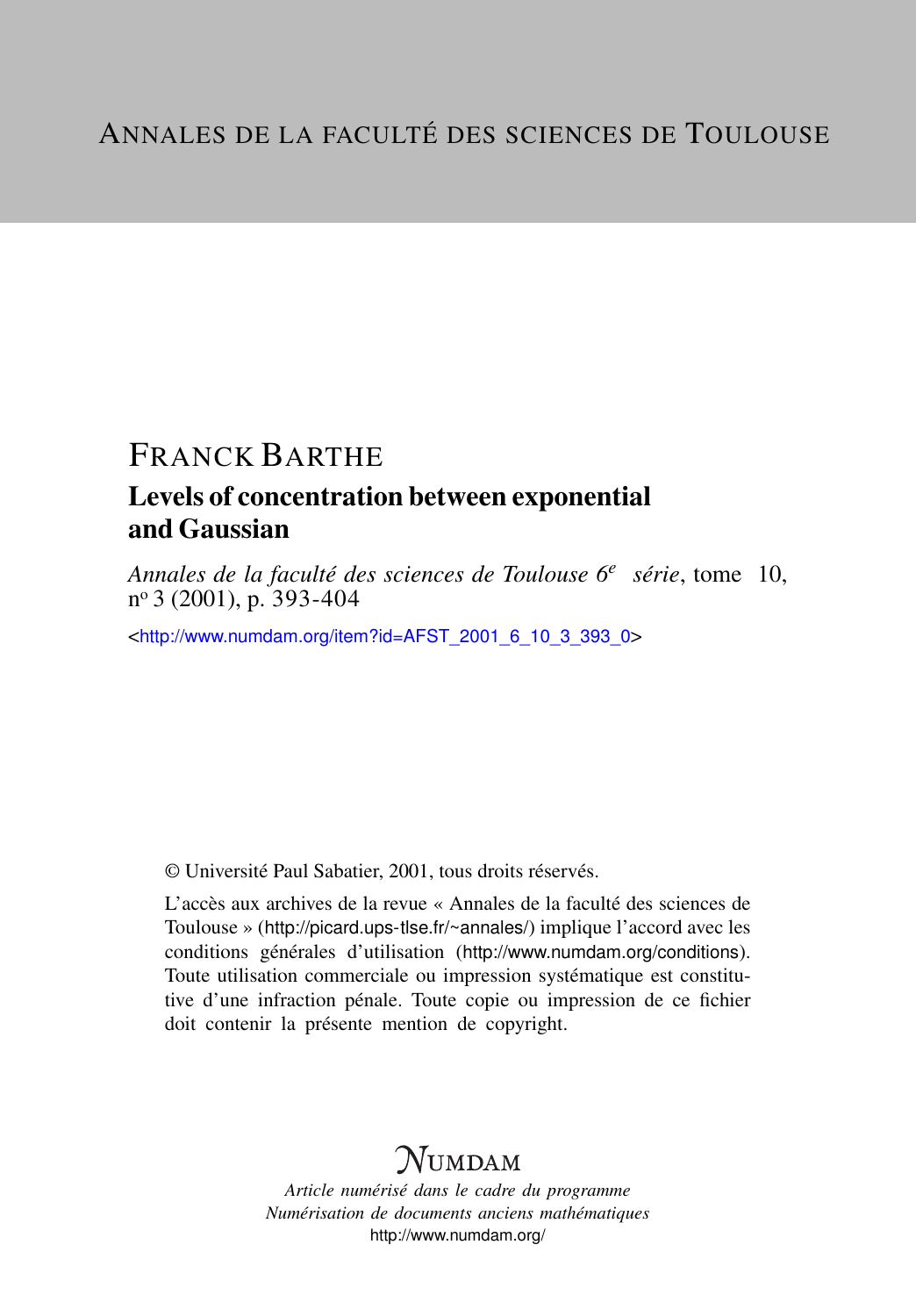## Levels of concentration between exponential and Gaussian (\*)

FRANCK BARTHE<sup>(1)</sup>

**RESUME.** - Soit  $\mu$  une mesure de probabilité log-concave sur  $\mathbb{R}^n$ . Si  $\mu$  vérifie pour  $c > 1, d > 0, r \in [1, 2]$  fixés et pour tout t positif,  $\mu({x; |x|} >$  $(d.t)$ )  $\leq$  c exp(-t<sup>r</sup>), alors  $\mu$  vérifie une famille d'inégalités de Sobolev. En conséquence, les mesures produit  $\mu^k$  ont, indépendamment de k, une propriété de concentration sur le modèle de  $\exp(-|t|^r)$ .

**ABSTRACT.** - Let  $\mu$  be a log-concave probability measure on  $\mathbb{R}^n$ . If for fixed  $c > 1, d > 0, r \in [1, 2]$  and all positive t, the measure  $\mu$  satisfies  $\mu({x; |x| > d.t}) \leq c \exp(-t^r)$ , then  $\mu$  satisfies a family of Sobolev inequalities. Consequently, the product measures  $\mu^k$  have independently of k a concentration property on the model of  $\exp(-|t|^r)$ .

We are interested in proving dimension free concentration inequalities for product measures. For this purpose, the famous Poincare and log-Sobolev inequalities are very efficient. Recall that a Borel probability measure  $\mu$  on the Euclidean space  $(\mathbb{R}^n, |\cdot|)$  satisfies a Poincaré inequality with constant  $C$  if

$$
\int f^2 d\mu - \left(\int f d\mu\right)^2 \leqslant C \int |\nabla f|^2 d\mu
$$

holds for every smooth  $f : \mathbb{R}^n \to \mathbb{R}$ . It is said to verify a log-Sobolev

E-mail: barthe@math.univ-mlv.fr

 $(*)$  Reçu le 21 février 2001, accepté le 22 novembre 2001

<sup>&</sup>lt;sup>(1)</sup> CNRS-Equipe d'Analyse et Mathématiques Appliquées, ESA 8050. Université de Marne la Vallee. Boulevard Descartes, Cite Descartes, Champs sur Marne. 77454 Marne la Vallée Cedex 2, France.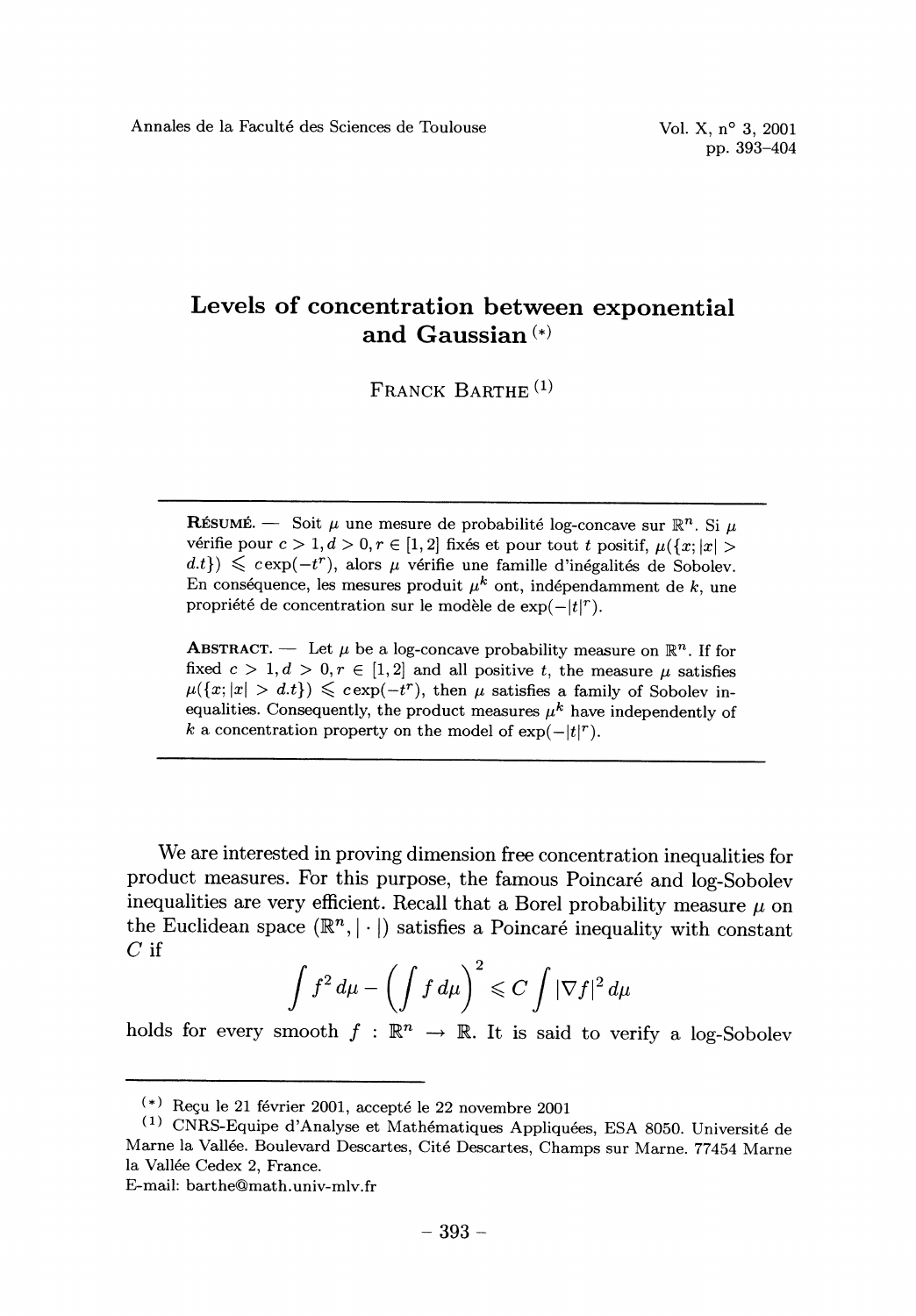inequality with constant  $D$  whenever

$$
\int f^2 \log f^2 d\mu - \left( \int f^2 d\mu \right) \log \left( \int f^2 d\mu \right) \le D \int |\nabla f|^2 d\mu
$$

holds for  $f$  as before. These inequalities have the tensorisation property: if they hold for  $\mu$ , then they automatically hold for all the product measures  $\mu^k, k \geq 1$ . Moreover, the Poincaré inequality implies a concentration inequality of exponential type, whereas the log-Sobolev inequality implies Gaussian concentration (see e.g. [17] for details and precise references). Bobkov [7] recently studied these inequalities for log-concave probability measures (this reduces to absolutely continuous probabilities, with log concave densities by [9]). Using the Prékopa-Leindler inequality, he proved that any log-concave probability satisfies a Poincare inequality. Under the additional condition  $\int \exp(\epsilon |x|^2) d\mu(x) < \infty$  for a positive  $\epsilon$ , the measure  $\mu$ satisfies a log-Sobolev inequality (this result was proved first by Wang [21], but Bobkov's approach is somewhat simpler). As a corollary, one gets the following: a log-concave probability  $\mu$  on  $\mathbb{R}^n$  such that

$$
\mu({x; |x| > t}) \le ce^{-(t/d)^2},
$$

holds for fixed  $c > 1, d > 0$  and all positive t, satisfies an infinite dimensional concentration inequality, which can be stated on functions as follows. For any integer  $k \geq 1$ , and any  $F : \mathbb{R}^{nk} \to \mathbb{R}$  with Lipschitz constant  $||F||_{\text{Lip}} \leq 1$ , one has

$$
\mu^k\left(\left\{x;\ F(x)\geqslant \int F\,d\mu+r\right\}\right)\leqslant e^{-Cr^2},\quad r>0,
$$

where  $C > 0$  depends only on c, d. Equivalently, concentration can be expressed on sets; for any Borel set  $A \subset \mathbb{R}^{nk}$  with  $\mu^k(A) > 0$ , one has

$$
\mu^k\Big((A_r)^c\Big) \leqslant e^{-Cr^2\mu^k(A)}, \quad r > 0,
$$

where  $A_r := \{x; d(x, A) \leq r\}$  is the Euclidean enlargement of A by a length r. Note that the hypothesis  $\mu({x; |x| > t}) \leq c e^{-(t/d)^2}$  is some very weak form of Gaussian concentration for  $\mu$  itself. In some sense, for log-concave probability measures, Gaussian concentration for balls implies Gaussian concentration for the infinite product measure. Our aim here is to extend this result to other levels of concentration, between exponential and Gaussian. We follow Bobkov's approach, but we need some other ingredients. In particular, we shall use functional inequalities interpolating between Poincaré and log-Sobolev. Such inequalities were presented by Beckner for the Gaussian measure [4] and established for densities  $c_r \exp(-|t|^r)$ ,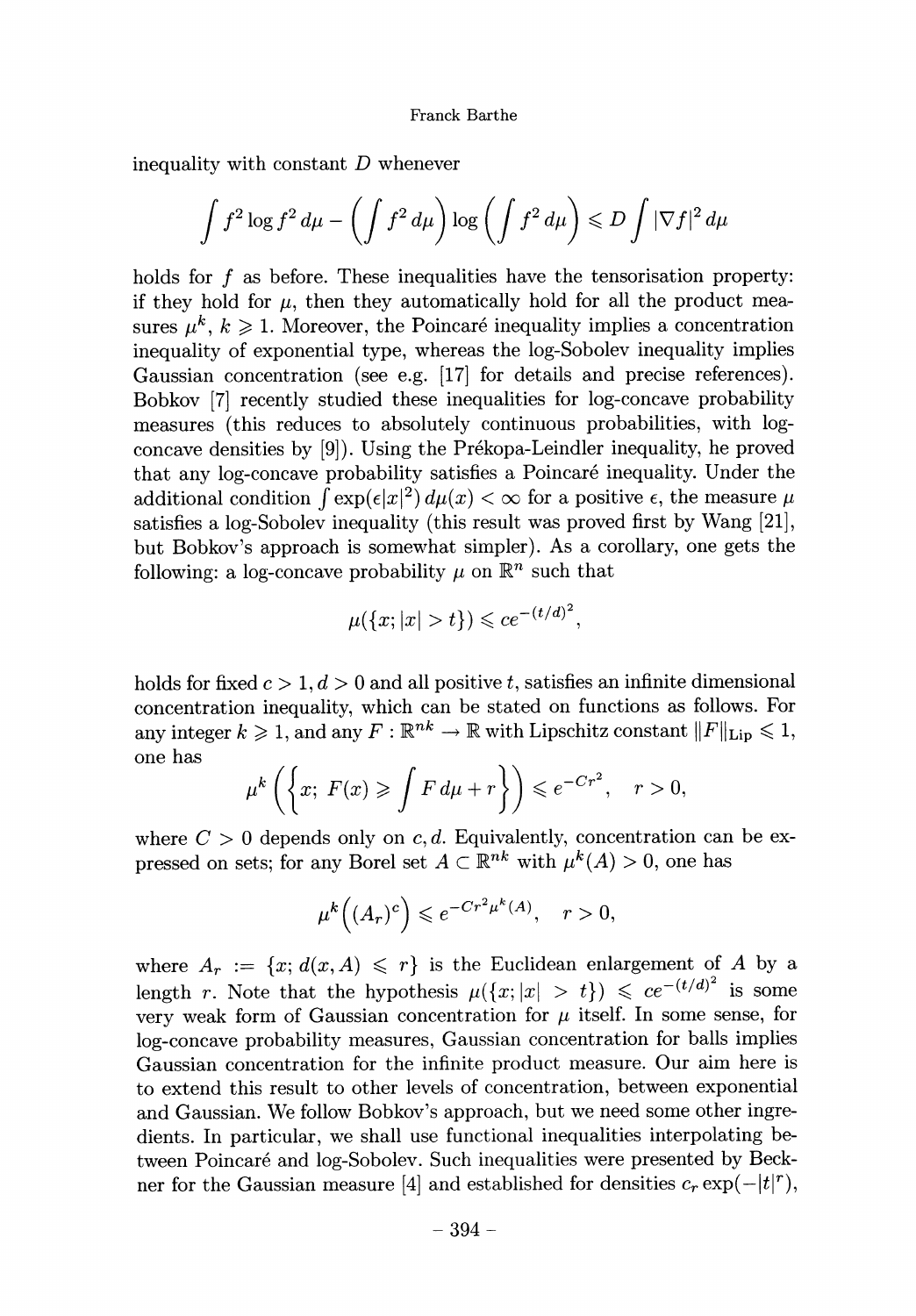$r \in (1, 2)$  in a recent work by Latala and Oleszkiewicz [15]. They still enjoy the tensorisation property (see [16] or the latter paper), and imply concentration but with rates  $\exp(-t^r)$  for  $r \in [1, 2]$ . We summarize these facts in the following

THEOREM 1 ([15]). - Let  $r \in [1, 2]$  and  $C > 0$ . Let  $\mu$  be a probability measure on  $\mathbb{R}^n$ . Assume that for any smooth  $f : \mathbb{R}^n \to \mathbb{R}$  and any  $p \in [1, 2)$ . one has

$$
\int f^2 d\mu - \left( \int |f|^p d\mu \right)^{\frac{p}{2}} \leqslant C(2-p)^{2(1-\frac{1}{r})} \int |\nabla f|^2 d\mu.
$$

Then for any integer  $k \geq 1$  and any  $h : \mathbb{R}^{nk} \to \mathbb{R}$  with  $||h||_{\text{Lip}} \leq 1$ , one has  $\int |h| d\mu < \infty$  and

$$
\mu^k \left( \left\{ x; h(x) - \int h \, d\mu \ge t \sqrt{C} \right\} \right) \le e^{-\frac{t^2}{3}}, \quad t \in [0, 1],
$$
  

$$
\mu^k \left( \left\{ x; h(x) - \int h \, d\mu \ge t \sqrt{C} \right\} \right) \le e^{-\frac{t^r}{3}}, \quad t \ge 1.
$$

Next, we need a systematic way to derive the latter inequalities from isoperimetric inequalities. Before exposing this, we recall that the isoperimetric function of a Borel probability measure  $\nu$  is by definition

 $I_{\nu}(a) := \inf \{ \nu^+(A); A \text{ Borel set with } \nu(A) = a \}, \quad a \in [0,1],$ 

where  $\nu^+(A) := \liminf_{\epsilon \to 0^+} (\nu(A_\epsilon) - \nu(A)) / \epsilon$  is the boundary measure of A in the sense of  $\nu$ .

### 1. A transfer principle

Lipschitz mappings are a convenient tool to prove concentration inequalities (see for example [13], [18]). Let  $\mu$  and  $\nu$  be Radon probability measures, say on Euclidean spaces  $\mathbb{R}^m$  and  $\mathbb{R}^n$ . Let  $T : \mathbb{R}^m \to \mathbb{R}^n$  a Lipschitz map with Lipschitz constant L. Assume that T transports  $\mu$  onto  $\nu$ , meaning for every Borel  $A \subset \mathbb{R}^n$ , one has  $\nu(A) = \mu(T^{-1}(A))$ . Then  $\nu$  concentrates at least as much as  $\mu$ . More precisely, let  $A \subset \mathbb{R}^n$ , and denote  $B = \mu(T^{-1}(A))$ . The Lipschitz property of T ensures that for  $h > 0$ ,

$$
T(B_h)\subset A_{Lh}.
$$

Thus  $\nu(A) = \mu(B)$  and  $\nu(A_{Lh}) \geq \mu(B_h)$ . In particular, we obtain the following comparison of isoperimetric functions:  $I_{\nu} \geqslant I_{\mu}/L$ .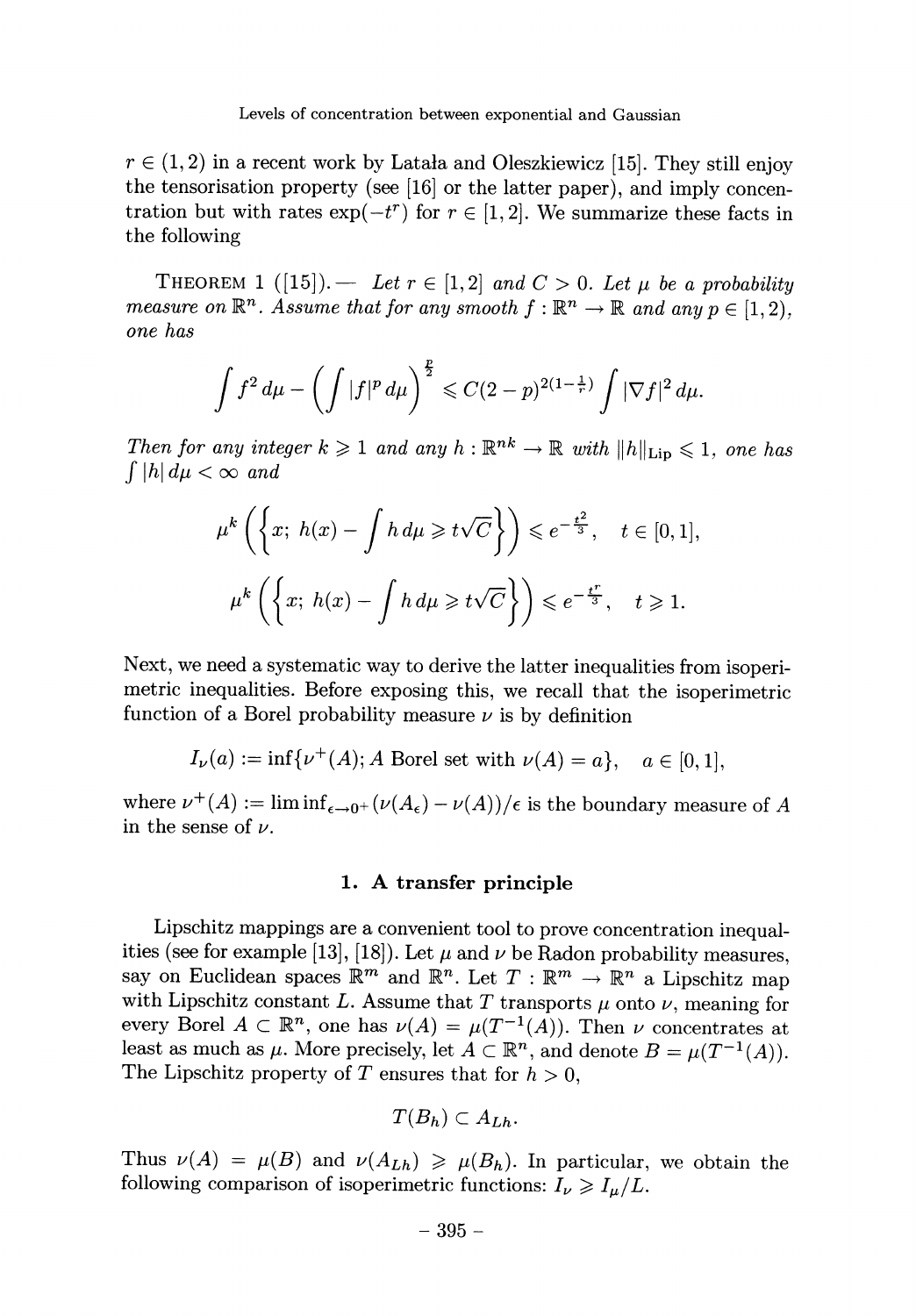Further, any Sobolev type inequality satisfied by  $\mu$  will transfer to  $\nu$ with a change in the constants depending only on  $L$ . For example, assume that there exist  $C > 0$ ,  $a \in [0,1]$  and  $p \in [1,2)$  such that for any locally Lipschitz function  $f : \mathbb{R}^m \to \mathbb{R}$ , one has

$$
\int f^2 d\mu - \left(\int |f|^p d\mu\right)^{\frac{2}{p}} \leqslant C(2-p)^a \int |\nabla f|^2 d\mu.
$$

Now let  $q : \mathbb{R}^n \to \mathbb{R}$  be locally Lipschitz. Applying the latter inequality to  $f = g \circ T$ , noticing that  $|\nabla f| = |\nabla T| \cdot |(\nabla g) \circ T| \leq L |(\nabla g) \circ T|$ , and using the fact that  $\nu$  is the image of  $\mu$  by T, we obtain

$$
\int g^2\,d\nu - \left(\int |g|^p\,d\nu\right)^{\frac{2}{p}} \leqslant CL^2(2-p)^a \int |\nabla g|^2\,d\nu.
$$

Our aim is to emphasize another transfer principle, based on rearrangement of functions: Given a function f, one builds a function  $f^*$  having the same distribution, monotonicity properties, and nicer level sets (cho sen among a one-parameter family of sets, ordered for the inclusion). If a Sobolev inequality holds for  $f^*$ , then it will be satisfied by f, provided the rearrangement decreases the energy: that is  $\int |\nabla f|^2 \leq \int |\nabla f|^2$ , or more generally  $\int F(|\nabla f^*|) \leq \int F(|\nabla f|)$  for positive non-decreasing convex functions F. This principle is classical and can be found in several texts (see e.g. [19], [2]). However, it is often exposed in special cases which do not fit with our purposes and the proof of the decrease of the energy under rearrangement is sometimes complicated or based on artificial tricks. This is why we write here another proof; it is an extension and a simplification of an argument of Bakry and Ledoux [1] for the Gaussian measure. These authors use the formalism of conditional expectation, which yields limpid proofs of the decrease of energy (one should notice that conditional expectations appeared implicitly in previous proofs, as in [11].)

LEMMA 2. - Let  $\mu$  be measure on R, with density  $\varphi$ . We assume that  $\varphi$ is bounded continuous and positive on an interval  $(c, d)$  (c, d may be infinite), and vanishes outside. Let  $\Phi(t) = \mu((-\infty, t])$  be its distribution function, and assume that it is finite for any  $t \in \mathbb{R}$ . Let  $\nu$  be an absolutely continuous Borel measure on  $\mathbb{R}^n$ , with  $\nu(\mathbb{R}^n) = \mu(\mathbb{R})$ . Assume that the isoperimetric function of  $\nu$  is estimated from below

$$
I_{\nu}(t) \geq \frac{1}{L} J_{\mu}(t), \qquad t \in (0, \mu(\mathbb{R}))
$$

where L is a positive real number and  $J_{\mu} = \varphi \circ \Phi^{-1}$ .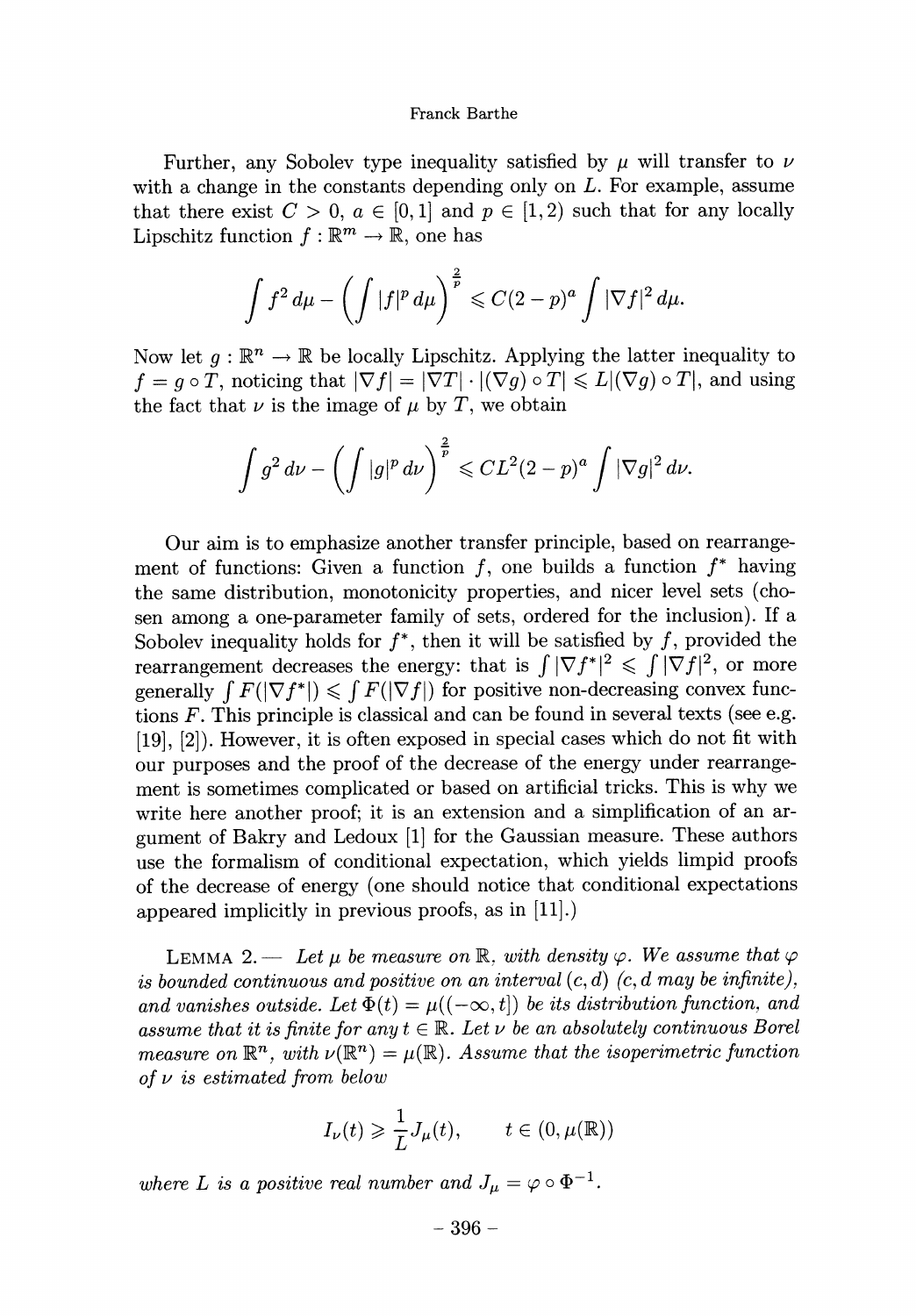Levels of concentration between exponential and Gaussian

Let  $f : \mathbb{R}^n \to \mathbb{R}$  be Lipschitz and denote by  $\nu_f$  its distribution with respect to v. Set  $N(r) := \nu_f((-\infty, r])$  and assume that it is finite for all r. Further, we assume that  $\nu_f$  is supported on  $[a, b] \subset \mathbb{R}$ , is absolutely continuous with respect to Lebesgue's measure and has a continuous density  $N'$  on  $(a, b)$ .

Then, there exists a non-decreasing function  $k$ , defined on  $\mathbb{R}$ , such that its distribution with respect to  $\mu$  coincides with the one of f with respect to  $\nu$ , and  $\mu$ -a.e.

$$
0 \leqslant k'(t) \leqslant L\theta(k(t)),
$$

where  $\theta$  is a regular version of the conditional expectation of  $|\nabla f|$  with respect to the sigma-field generated by f. .

*Proof.* – The relation  $I_{\nu} \geq J_{\mu}/L$  yields by integration that for Borel sets  $A \subset \mathbb{R}^n$ , if  $\nu(A) \neq 0$ , then  $\nu(A_h) \geq \Phi(\Phi^{-1}(\nu(A)) + h/L)$ . Let us use this fact to derive useful properties of f. We set  $K := ||f||_{\text{Lip}}$ . Let  $h > 0$ . The Lipschitz property easily yields that

$$
\{x: f(x) \leqslant r\}_h \subset \{x: f(x) \leqslant r + Kh\}.
$$

Thus by the isoperimetric inequality for the measure  $\nu$ 

$$
N(r+Kh) \geqslant \Phi(\Phi^{-1}(N(r)) + h/L)
$$

holds whenever  $N(r) \neq 0$ . This inequality ensures that  $\nu_f$  has a positive density  $N'(r)$  on  $(a, b)$ . In particular, the inverse function  $N^{-1}$ :  $(0, \mu(\mathbb{R})) \rightarrow$ [a, b] is well-defined. By construction, the function  $k = N^{-1} \circ \Phi : \mathbb{R} \to [a, b]$ has distribution  $\nu_f$  with respect to  $\mu$ .

Let  $\varepsilon > 0$  and  $r \in (a, b)$ . Consider the function

$$
\psi_{\varepsilon}(t)=\mathbf{1}_{(-\infty,r]}(t)+\frac{r+\varepsilon-t}{\varepsilon}\mathbf{1}_{(r,r+\varepsilon]}(t),\qquad t\in\mathbb{R}.
$$

Set  $g_{\varepsilon} = \psi_{\varepsilon} \circ f$ . By the co-area formula ([12]) and the isoperimetric inequality, one has

$$
\int |\nabla g_{\varepsilon}| d\nu \geqslant \int_0^1 I_{\nu}(\nu({g_{\varepsilon}} > t))) dt \geqslant \frac{1}{L} \int_0^1 J_{\mu}(\nu({g_{\varepsilon}} > t))) dt.
$$

Now, we let  $\varepsilon$  to zero. For  $t \in (0,1)$ , one has

$$
\{x: f(x)\leq r\}\subset\{x: g_{\varepsilon}(x)\leq t\}\subset\{x: f(x)\leq r+\varepsilon\}.
$$

Thus  $\lim_{\varepsilon\to 0} \nu({x : g_{\varepsilon}(x) \leq t}) = \nu({x : f(x) \leq r}) = N(r)$ . Since  $J_\mu$  is continuous on  $(0, \mu(\mathbb{R}))$ , we obtain that

$$
\lim_{\varepsilon \to 0} \int_0^1 J_\mu(\nu({g_\varepsilon > t}))) = J_\mu(N(r)).
$$

 $-397-$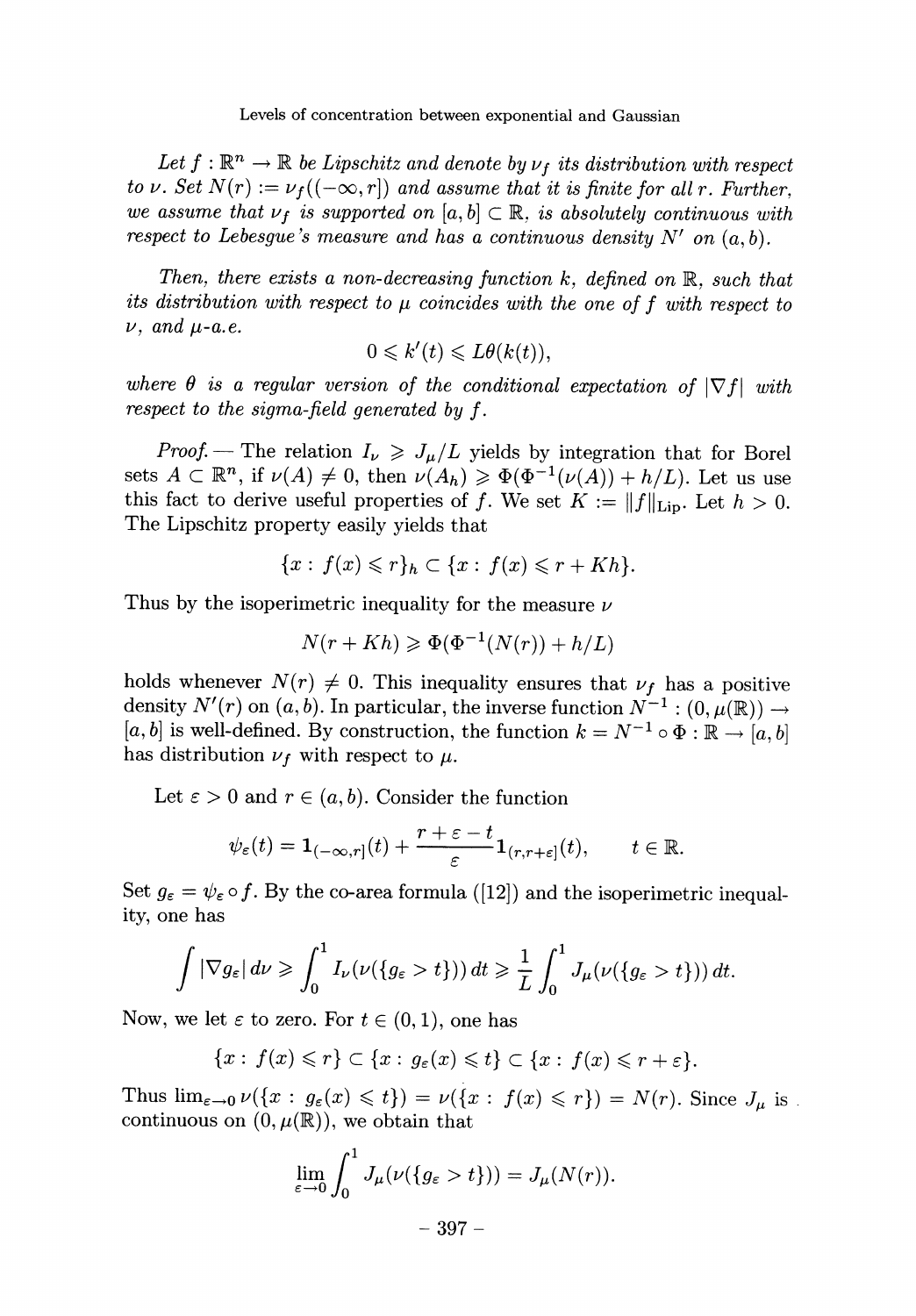On the other hand,

$$
\int |\nabla g_{\varepsilon}| d\nu = \int \mathbf{1}_{f \in [r, r+\varepsilon]} \frac{1}{\varepsilon} |\nabla f| d\nu = \frac{1}{\varepsilon} \int_r^{r+\varepsilon} \theta(s) d\nu_f(s)
$$

tends to  $N'(r)\theta(r)$  when  $\varepsilon$  tends to zero, for almost every  $r \in (a, b)$ . Eventually, we have proved

$$
L\theta(r)N'(r) \geqslant J_{\mu}(N(r))
$$

for  $r \in (a, b) \setminus \mathcal{N}$ , where  $\mathcal{N} \subset (a, b)$  is Lebesgue negligible. Next, we differentiate the relation that defines k and get for  $x \in (c, d)$ 

$$
N'(k(x))k'(x) = \Phi'(x) = J_{\mu}(\Phi(x)) = J_{\mu}(N(k(x))).
$$

Let  $x \in (c, d)$  such that  $k(x) \in (a, b) \setminus \mathcal{N}$ . The latter inequality applied with  $r = k(x)$  gives

$$
L\theta(k(x))N'(k(x)) \geqslant J_{\mu}(N(k(x)) = N'(k(x))k'(x).
$$

As previously discussed  $N'(k(x))$  is positive, so we have proved that  $k'(x) \leq$  $L\theta(k(x))$  holds whenever  $x \in (c, d)$  and  $k(x) \in (a, b) \setminus \mathcal{N}$ . This condition is true  $\mu$ -a.s. because  $\mu((c, d)^c) = 0$  and

$$
\mu(\lbrace x; k(x) \not\in (a,b) \setminus \mathcal{N} \rbrace) = \nu_f(((a,b) \setminus \mathcal{N})^c) \leq \nu_f((a,b)^c) + \nu_f(\mathcal{N}) = 0,
$$

by our assumptions on  $\nu_f$ . The proof is complete.  $\Box$ 

Remarks. — This lemma holds in more general settings, for example if  $\nu$  is a measure on a Riemannian manifold. Also note that the function  $J_{\mu}$ is larger than the isoperimetric function of  $\mu$ . Indeed the sets  $(-\infty, t]$  have  $\mu$ -measure  $\Phi(t)$  and  $\mu$ -boundary measure  $\varphi(t)$ . So this hypothesis  $I\nu \geqslant J_{\mu}$ is stronger than  $I\nu \ge I_\mu$ ; these assertions are equivalent when  $\mu$  is an even log-concave probability measure on  $\mathbb{R}$   $(I_{\mu} = J_{\mu}$  in this case, see [10], [6].)

Let us now illustrate the transfer principle. For  $r \in [1, 2]$ , let  $\mu_r$  be the probability measure on the real line defined by

$$
d\mu_r(t) = c_r \exp(-|t|^r) dt, \qquad t \in \mathbb{R}.
$$

Latala and Oleszkiewicz proved in [15] that for any  $p \in [1, 2)$  and any smooth  $k : \mathbb{R} \to \mathbb{R}$ , one has

$$
\int k^2 d\mu_r - \left(\int |k|^p d\mu_r\right)^{\frac{2}{p}} \leqslant C(2-p)^{2(1-\frac{1}{r})} \int |k'|^2 d\mu_r, \tag{1}
$$

where C is an absolute constant.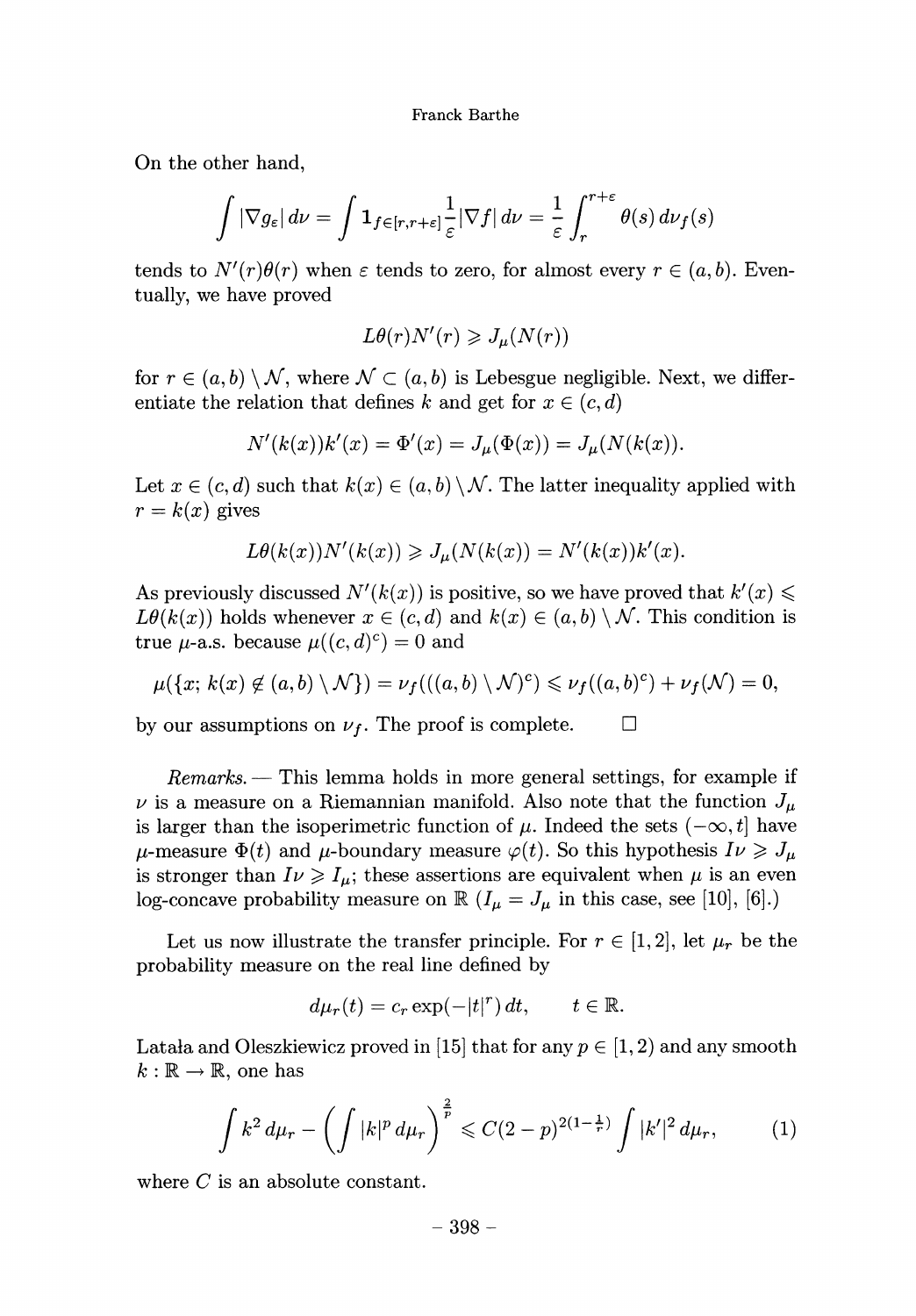Assume that  $\nu$  is an absolutely continuous probability measure on  $\mathbb{R}^n$ Levels of concentration between exponential as<br>
Assume that  $\nu$  is an absolutely continuous pro<br>
such that<br>  $I_{\nu} \geq \frac{1}{\tau} I_{\nu} = \frac{1}{\tau} J_{\nu}$ .

$$
I_{\nu} \geqslant \frac{1}{L} I_{\mu_r} = \frac{1}{L} J_{\mu_r}.
$$

Then, we can show that  $\nu$  satisfies the same inequality as  $\mu_r$  with the constant C replaced by  $CL^2$ . When the density of  $\nu$  is regular enough (logconcave suffices) , standard approximation arguments show that it suffices to prove the inequality for Lipschitz functions f with a distribution function  $\nu_f$ satisfying the hypothesis of Lemma 2 (for example, one can use polygonal approximations of the graph of f and modify them slightly in order to avoid horizontal pieces). For such a function, the lemma provides a non-decreasing function k on R with distribution  $\nu_f$ . It satisfies inequality (1), where the left-hand side is exactly

$$
\int f^2\,d\nu-\left(\int |f|^p\,d\nu\right)^{\frac{2}{p}},
$$

whereas the right-hand side is less than or equal to

$$
CL^2(2-p)^a \int |\theta(k(t))|^2 d\mu_r(t).
$$

To conclude, notice that the latter integral is

$$
\int \theta(u)^2 \, d\nu_f(u) = \int E \Big[ |\nabla f| \, |f = u \Big]^2 \, d\nu_f(u)
$$
\n
$$
\leqslant \int E \Big[ |\nabla f|^2 \, |f = u \Big] \, d\nu_f(u) = \int |\nabla f|^2 \, d\nu.
$$

More generally, this method allows to transfer inequalities of the form

$$
A(\mu_f) \leqslant \int G\Bigl(H(f),|\nabla f|\Bigr)\,d\mu
$$

where  $G$  is jointly convex, and non-decreasing in the second variable. This was used to transfer Bobkov's isoperimetric inequality in [3]. We should like to emphasize that several results in the literature may be understood in a simple way from the preceding remarks. See e.g. in [5], [8].

To conclude this section, we explain how the lemma recovers a spherical symmetrization. In [14], Ilias shows the following: if  $(M, d, v)$  is Riemannian manifold with geodesic distance and normalized volume such that  $I_M$  is larger than the isoperimetric function  $I_{S_n}$  of the Euclidean sphere with uniform probability  $\sigma_n$ , then the Sobolev inequalities valid on  $S_n$  are still true on M. Let p be a point of the sphere, and f a function on  $\mathbb{R}$ . Applying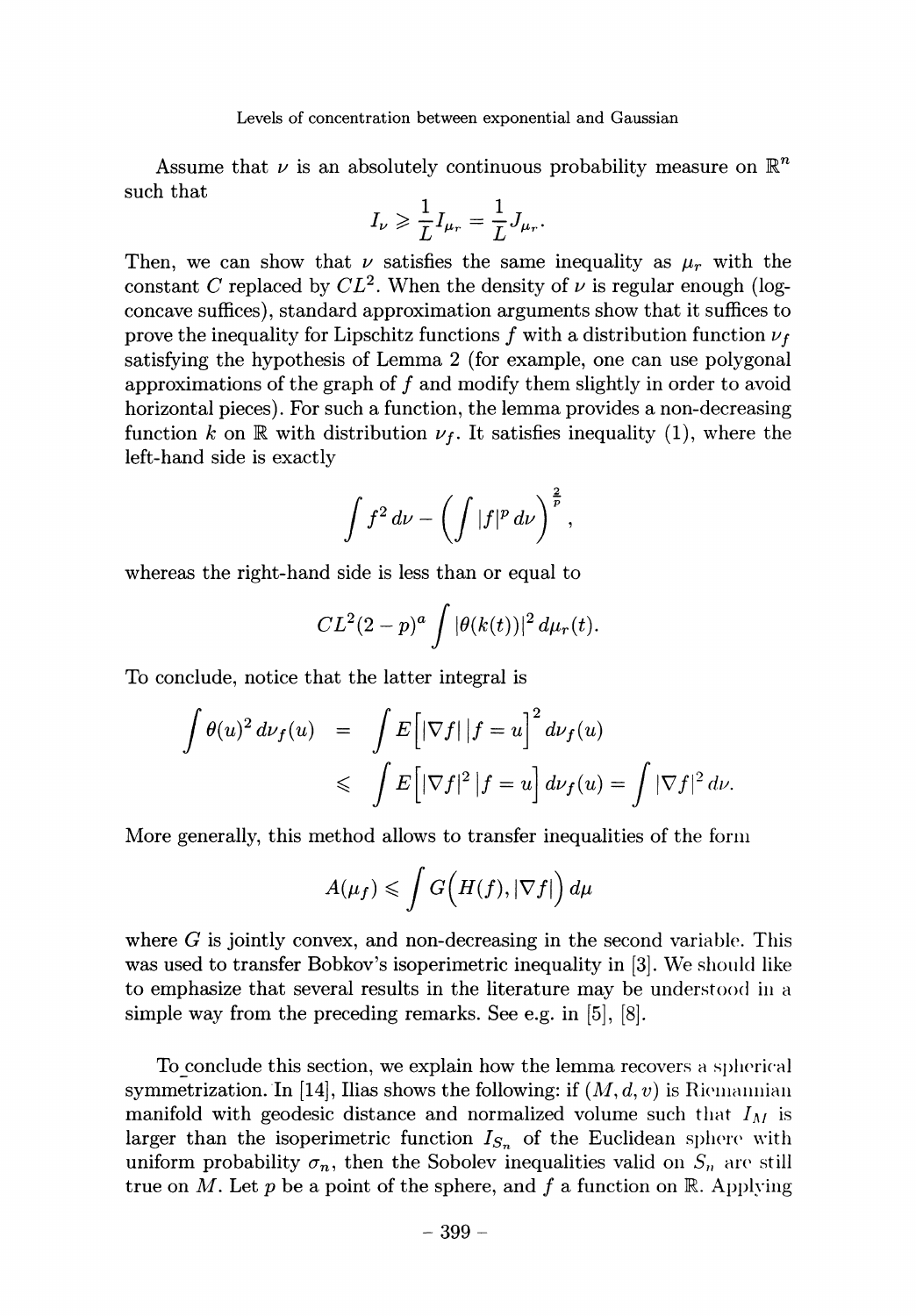a Sobolev inequality on the sphere to the function  $x \to f(d(x, p))$  yields a Sobolev inequality on the real line for the image measure  $\mu$  of  $\sigma_n$  by the map  $x \to f(d(x, p))$ . With the notation of the lemma, the function  $J_\mu$  coincides with  $I_{S_n}$  (because  $d(p,.)$  is a good parametrization of the extremal sets on the sphere.) So by the lemma, the Sobolev inequality for  $\mu$  will transfer to  $(M, d, v)$ .

## 2. Log-concave probabilities

We state the main result of the paper.

THEOREM 3. - Let  $r \in [1, 2]$ . Let  $\mu$  be a log-concave probability on  $\mathbb{R}^n$ such that there exists  $c > 1$  and  $d > 0$  such that

$$
\mu(\lbrace x \in \mathbb{R}^n; \ |x| > t \rbrace) \leqslant c \, e^{-\left(\frac{t}{d}\right)^r}, \qquad t > 0.
$$

Then there exits a constant  $C(c, d)$  depending only on c and d such that for any smooth function  $f : \mathbb{R}^n \to \mathbb{R}$  and any  $p \in [1, 2)$  one has

$$
\int f^2 d\mu - \left( \int |f|^p d\mu \right)^{\frac{2}{p}} \leqslant C(c,d)(2-p)^{2(1-\frac{1}{r})} \int |\nabla f|^2 d\mu. \tag{2}
$$

In particular, the infinite product measure  $\mu^{\infty}$  will concentrate, up to constant, as much as the measure  $e^{-|t|^r}/c_r dt$ ,  $t \in \mathbb{R}$ .

In addition to the transfer principle exposed in the previous section, we need the following lemmas.

LEMMA 4. - Let r, c, d as before and let  $\mu$  be a log-concave probability measure on  $\mathbb{R}^n$  such that

$$
\mu(\lbrace x \in \mathbb{R}^n; \ |x| > t \rbrace) \leqslant c \, e^{-\left(\frac{t}{d}\right)^r}, \qquad t > 0.
$$

Then, the isoperimetric function of  $\mu$  is bounded from below:

$$
I_{\mu}(s) \geq \frac{1}{2d(\alpha \log c + \beta)^{\frac{1}{r}}}\min(s, 1-s) (\log \min(s, 1-s))^{1-\frac{1}{r}}, \quad s \in [0,1],
$$

where  $\alpha$  and  $\beta$  are universal constants.

This fact was proved for  $r = 1, 2$  in [7]. Our proof follows the same lines.

*Proof.* - Let A be a measurable subset of  $\mathbb{R}^n$ . Set  $t = \min(\mu(A), 1 \mu(A)$ ). Since  $\mu$  is log-concave, inequality (2.4) in [7] is available; it provides the following lower bound on the boundary measure of A:

$$
\mu^+(A) \geq \frac{t \log \frac{1}{t} + (1-t) \log \frac{1}{1-t} + \log \mu(RB_2^n)}{2R},
$$
  
- 400 -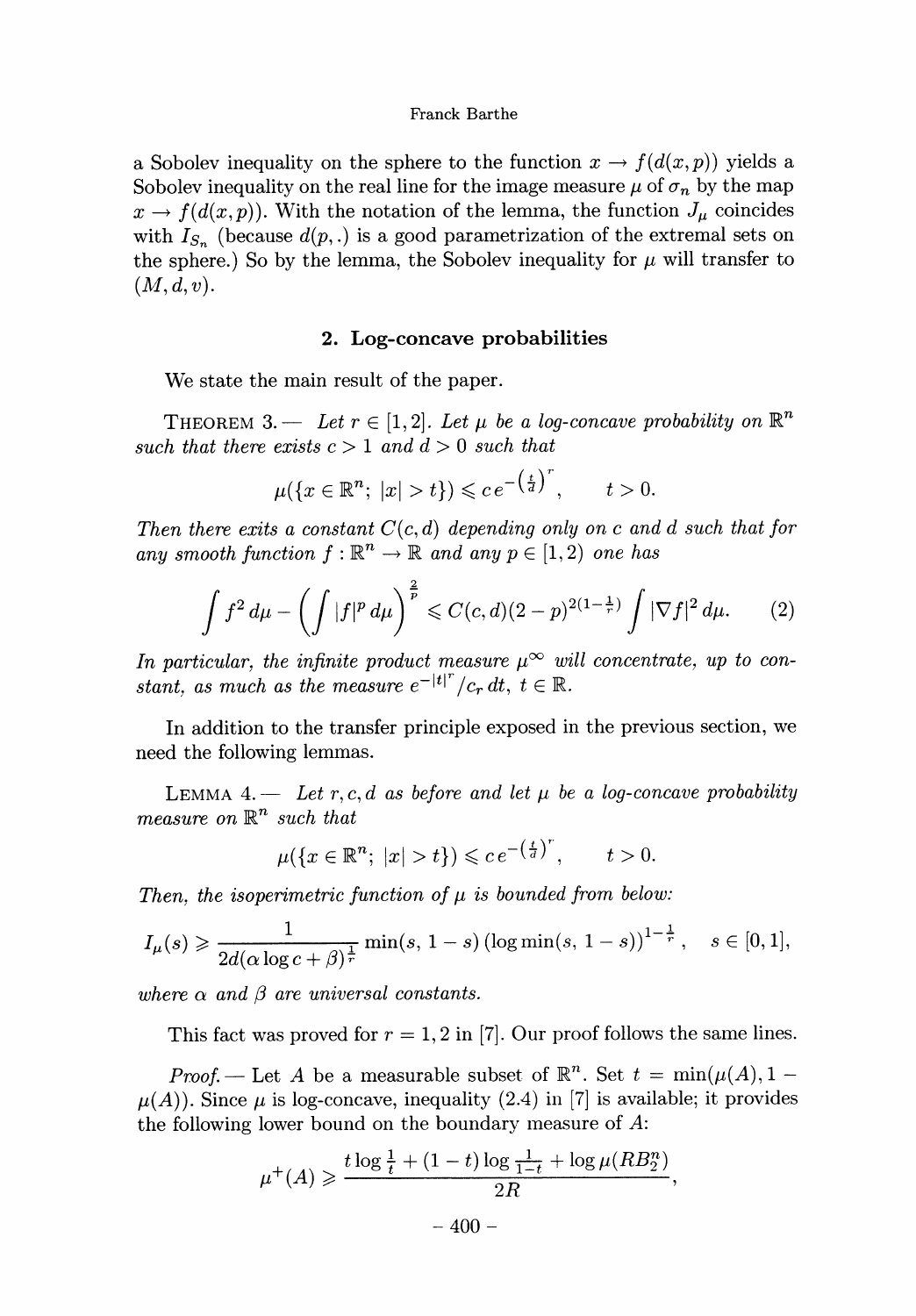where  $R > 0$  is arbitrary. So by hypothesis, and provided  $ce^{-\left(\frac{R}{d}\right)^r} < 1$ , one has

$$
\mu^{+}(A) \geq \frac{t \log \frac{1}{t} + (1-t) \log \frac{1}{1-t} + \log \left(1 - c e^{-\left(\frac{H}{d}\right)^{r}}\right)}{2R}
$$

Choose  $R = d (\gamma \log \frac{1}{t})^{\frac{1}{r}}$ , where  $\gamma > 0$  will be specified later. The condition  $ce^{-\left(\frac{R}{d}\right)^{r}} < 1$  is equivalent to  $ct^{\gamma} < 1$ . The possible values of t are  $[0, 1/2]$ , so if  $\gamma > \log c / \log 2$ , the previous condition is satisfied and one has

$$
\mu^+(A) \geqslant \frac{1}{2d\gamma^{\frac{1}{r}}}t\left(\log\frac{1}{t}\right)^{1-\frac{1}{r}}+\frac{v(t)}{R}.
$$

where  $v(t) = (1 - t) \log \frac{1}{1 - t} + \log(1 - ct^{\gamma})$ . When  $\gamma \geq 1$ , the function v is concave in  $t \in [0,1/2]$ . Clearly  $v(0) = 0$ , whereas  $v(1/2)$  is non-negative if and only if  $\gamma \geqslant (\log c + \log(2 + \sqrt{2}) / \log 2$ . So, if one sets  $\gamma = (\log c + \log(2 + \sqrt{2})) / \log 2$ .  $\sqrt{2}$ / $\log 2$ , all the previous requirements are satisfied and v is non-negative on the range of t. In this case, one obtains

$$
\mu^+(A) \geq \frac{1}{2d\left(\frac{\log c + \log(2+\sqrt{2})}{\log 2}\right)^{\frac{1}{r}}}t\left(\log\frac{1}{t}\right)^{1-\frac{1}{r}}.
$$

П

Next, we want an upper bound on the isoperimetric function  $I_{\mu_r}$  of the probability measure on  $\mathbb R$  with density  $\varphi_r(t) = \exp(-|t|^r)/c_r$ , with  $c_r = \Gamma(1 + 1/r)$ . Let  $\Phi_r(t) = \int_{-\infty}^{t} \varphi_r$ . Recall that  $I_{\mu_r}(0) = I_{\mu_r}(1) = 0$  and for  $t \in (0,1)$ ,  $I_{\mu_r}(t) = \varphi_r(\Phi_r^{-1}(t))$ . Notice also that  $I_{\mu_r}(t) = I_{\mu_r}(1-t)$ .

LEMMA 5. - There exists a positive constant K such that for all  $r \in$  $[1, 2]$  and all  $t \in [0, 1]$ , one has

$$
I_{\mu_r}(t) \leqslant K \min(t, 1-t) \left( \log \frac{1}{\min(t, 1-t)} \right)^{1-\frac{1}{r}}
$$

*Proof.* – Since we consider only  $r \in [1,2]$ , we can make rough estimates. By symmetry of the latter quantities with respect to 1/2, we may restrict our attention to  $t \in (0,1/2]$ . We make the change of variables  $t = \Phi_r(x)$ ,  $x \le 0$ , and rewrite the inequality we aim at as

$$
\varphi_r(x) \leqslant K\Phi_r(x) \left(\log \frac{1}{\Phi_r(x)}\right)^{1-\frac{1}{r}}.
$$
  
- 401 -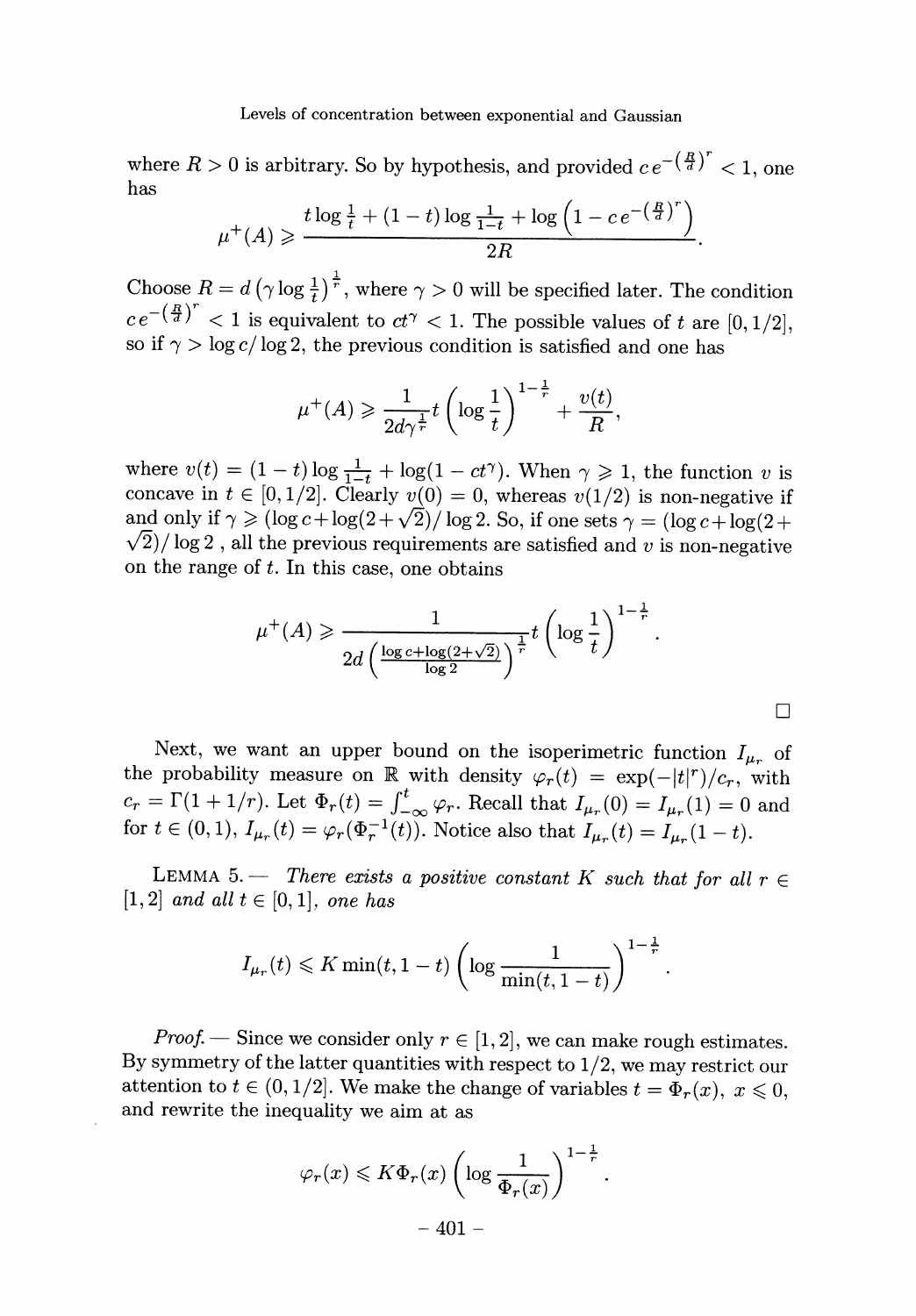Equivalently, let us prove for arbitrary  $y \ge 0$  that

$$
e^{-y^r} \leqslant K \int_y^{\infty} e^{-t^r} dt \left( \log \frac{c_r}{\int_y^{\infty} e^{-t^r} dt} \right)^{1-\frac{1}{r}}.
$$
 (3)

Integration by parts easily yields, for  $y \ge 0$ 

$$
\int_{y}^{\infty} e^{-t^r} dt = \frac{e^{-y^r}}{ry^{r-1}} - \frac{r-1}{r} \int_{y}^{\infty} \frac{e^{-t^r}}{t^r} dt.
$$

From this relation, we deduce upper and lower estimates of  $\Phi_r$ . For  $y \geq 0$ ,

$$
\int_{y}^{\infty} e^{-t^r} dt \leqslant \frac{e^{-y^r}}{ry^{r-1}}
$$

and for  $y \geq 1$ , one has

$$
\int_{y}^{\infty} e^{-t^r} dt \geqslant \frac{e^{-y^r}}{ry^{r-1}} - \frac{r-1}{r} \int_{y}^{\infty} e^{-t^r} dt.
$$

therefore

$$
\int_{y}^{\infty} e^{-t^{r}} dt \geq \frac{1}{2 - \frac{1}{r}} \frac{e^{-y^{r}}}{ry^{r-1}} \geq \frac{e^{-y^{r}}}{3y^{r-1}},
$$

where we have used  $r \leq 2$ . Combining these estimates, we obtain for  $y \geq 1$ 

$$
\int_{y}^{\infty} e^{-t^{r}} dt \left( \log \frac{c_{r}}{\int_{y}^{\infty} e^{-t^{r}} dt} \right)^{1-\frac{2}{r}} \geq \frac{e^{-y^{r}}}{3y^{r-1}} \left( \log \left( r c_{r} y^{r-1} e^{y^{r}} \right) \right)^{1-\frac{1}{r}}
$$

$$
\geq \frac{e^{-y^{r}}}{3}
$$

where we have used  $y \ge 1$  and  $rc_r = r\Gamma(1+1/r) = \Gamma(1/r) \ge \Gamma(1) = 1$ . The proof of (3) is complete for  $y \ge 1$  and  $K = 3$ . The existence of a K such that (3) holds for  $r \in [1,2]$  and  $y \in [0,1]$  is easy by compactness arguments (an explicit value of  $K$  can be obtained by elementary estimates.)  $\Box$ 

*Proof of Theorem 3.* – The hypothesis on  $\mu$  and the previous two lemmas yield

$$
I_{\mu} \geqslant \frac{I_{\mu_r}}{2Kd\left(\frac{\log c + \log(2+\sqrt{2})}{\log 2}\right)^{\frac{1}{r}}} \geqslant \frac{I_{\mu_r}}{2Kd\frac{\log c + \log(2+\sqrt{2})}{\log 2}}
$$

because  $r \geq 1$ . By the transfer principle explained in the previous section, inequality (2) holds with

$$
C(c,d) = \left(2Kd \frac{\log c + \log(2 + \sqrt{2})}{\log 2}\right)^2 \leq K'd^2(1 + \log c)^2.
$$
  
- 402 -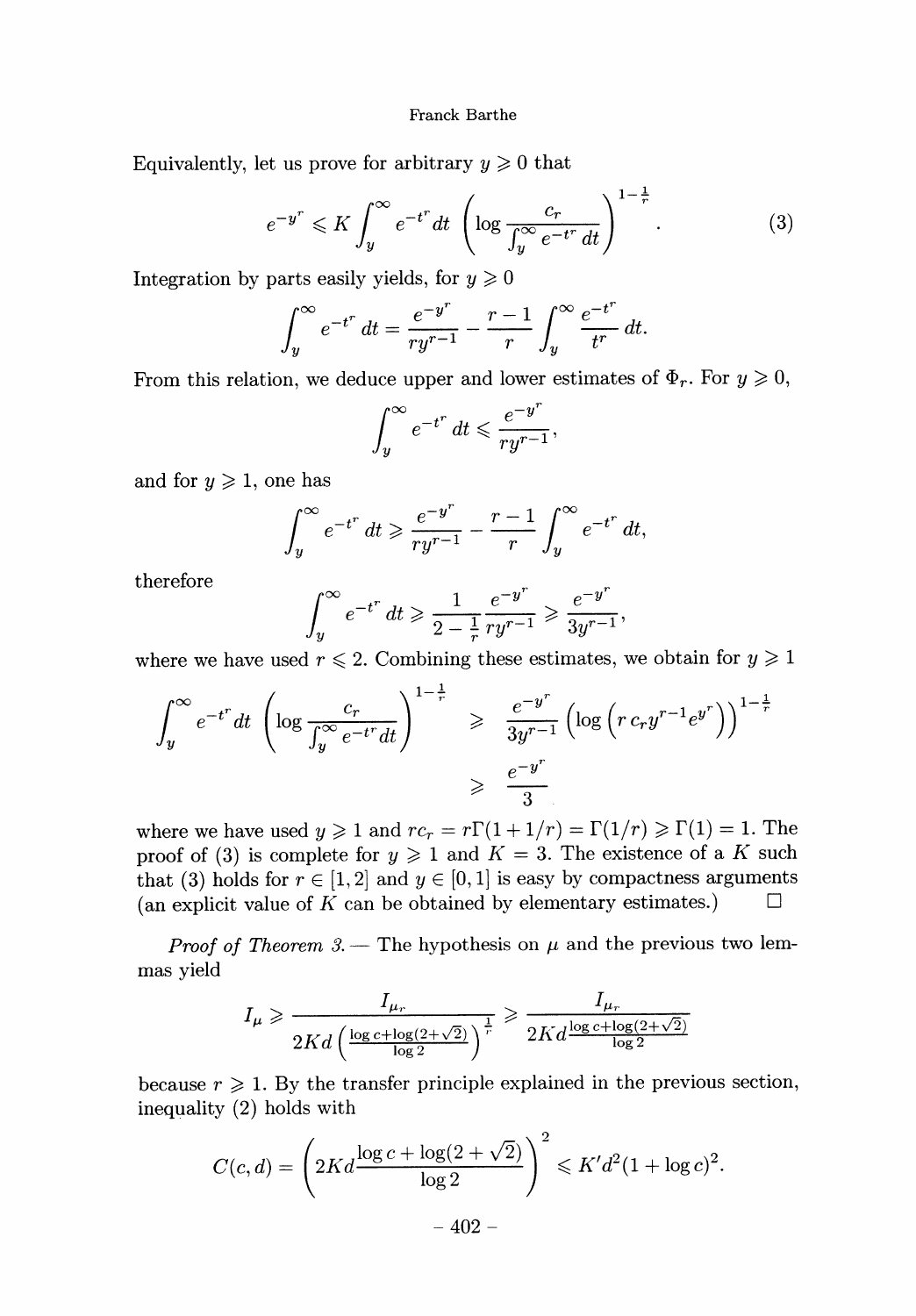Finally, Theorem 1 ensures, for  $k \geq 1$  and  $h : \mathbb{R}^{nk} \to \mathbb{R}$  with  $||h||_{\text{Lin}} \leq 1$ ,

$$
\mu^k\left(\left\{x; \ \left|h(x) - \int h \, d\mu\right| \geqslant t\sqrt{C(c,d)}\right\}\right) \leqslant 2e^{-\frac{1}{3}\min(t^2, t^r)}, \quad t > 0.
$$

 $Remark. - If one is not interested in Sobolev inequalities but only in$ concentration properties, one can follow another route, by combining the results of Section 2 with Talagrand's tensorisation Theorem 2.7.1 in [20]. The latter operates instead at the level of inf-convolution inequalities. For example Proposition 2.7.4 in [20] provides a precise concentration inequality for products of even log-concave densities on the real line. It ensures that when  $1 \leq r \leq 2$  and  $A \subset \mathbb{R}^n$  satisfies  $\mu_r^n(A) \geq 1/2$  then for  $t > 0$  one has

$$
\mu_r^n(A + t B_r^n + t^{r/2} B_2^n) \geq 1 - c e^{-Kt^r},
$$

where  $c, K > 0$  are universal constants and  $B_p^n = \{x \in \mathbb{R}^n; ~\sum_{i=1}^n |x_i|^p \leqslant 1\}.$ This is somewhat stronger than the concentration statement in [15] since for  $r \leqslant 2, t \geqslant 1$ , one has  $t B_r^n + t^{r/2} B_2^n \subset 2t B_2^n$ .

Acknowledgments. - We thank Rafal Latala, Michel Ledoux and Krzysztof Oleszkiewicz for stimulating discussions and the referee for bringing useful references to our attention. We gratefully acknowledge the hospitality of the Pacific Institute for Mathematical Sciences, Vancouver and the Laboratoire de Statistiques et Probabilités, Université Toulouse III, were part of this work was done.

## Bibliography

- [1] BAKRY  $(D.)$  and LEDOUX  $(M.)$  Lévy-Gromov isoperimetric inequality for an infinite dimensional diffusion generator. Invent. Math., 123:259-281, 1996.
- [2] BANDLE  $(C.)$ . 1soperimetric inequalities and applications. Number 7 in Monographs and Studies in Math. Pitman, 1980.
- [3] BARTHE (F.) and MAUREY (B.). Somes remarks on isoperimetry of Gaussian type. Ann. Inst. H. Poincaré, Probabilités et statistiques, 36(4):419-434, 2000.
- [4] BECKNER (W.).  $-$  A generalized Poincaré inequality for Gaussian measures. Proc. Amer. Math. Soc., 105:397-400, 1989.
- [5] BLOWER  $(G.)$  The Gaussian isoperimetric inequality and transportation. Preprint, 1999.
- [6] BOBKOV  $(S, G.)$ .  $\longrightarrow$  Extremal properties of half-spaces for log-concave distributions. Ann. Probab., 24(1):35-48, 1996.
- [7] BOBKOV  $(S, G)$ .  $\longrightarrow$  Isoperimetric and analytic inequalities for log-concave probability measures. Ann. Probab., 27(4):1903-1921, 1999.